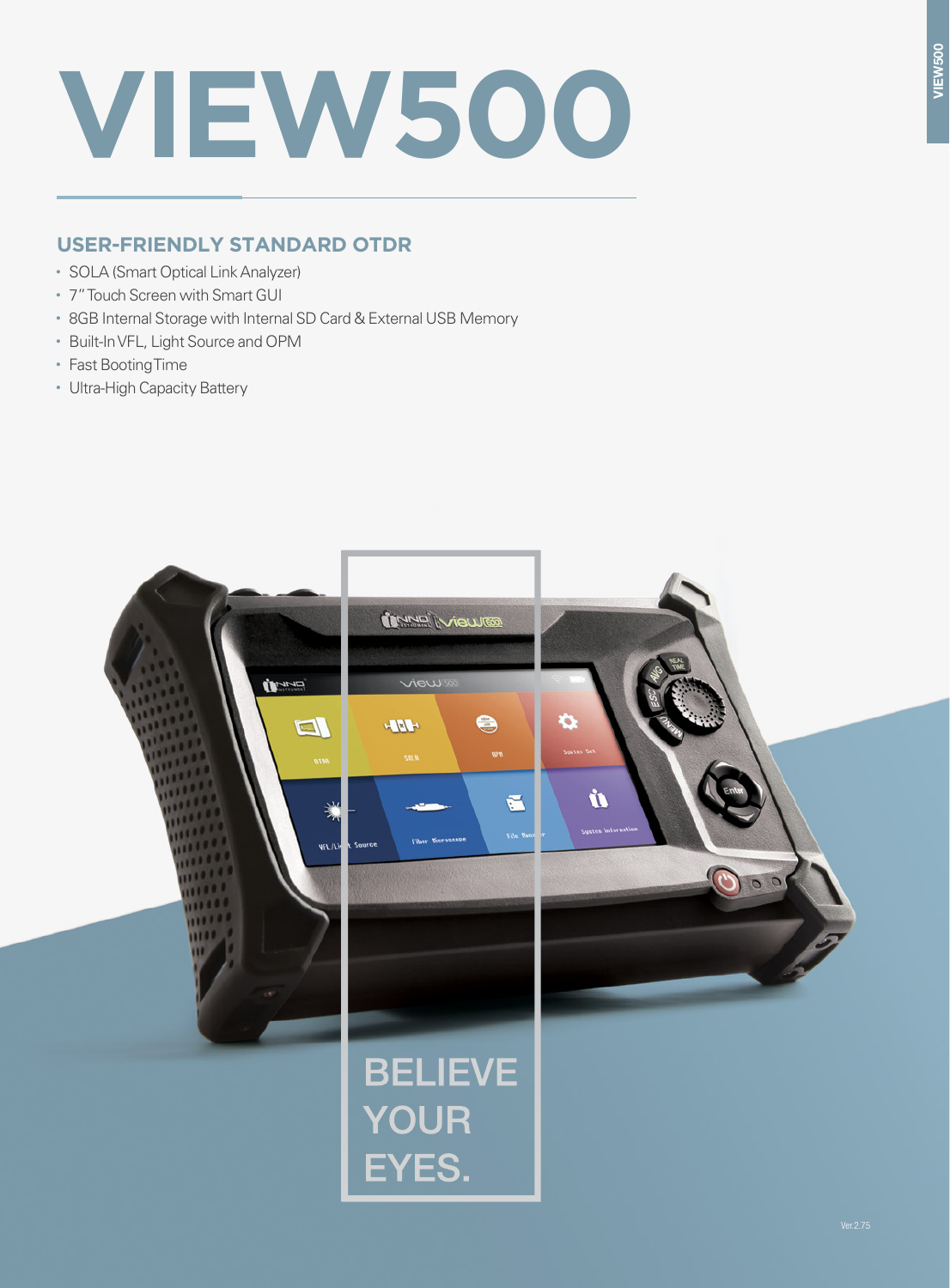**DESCRIPTION** The VIEW500 OTDR is used in the installation and maintenance of fiber optic cables. Features of the VIEW500 OTDR include high precision test capabilities, fast response times, and easy to learn operation. The multi-point capacitive touch screen allows for user-friendly operation. The VIEW500 offers accurate and fast test results and creates a report automatically. The VIEW500 is equipped with an industrial grade CPU for creating and storing test results.

### **CHARACTERISTICS**

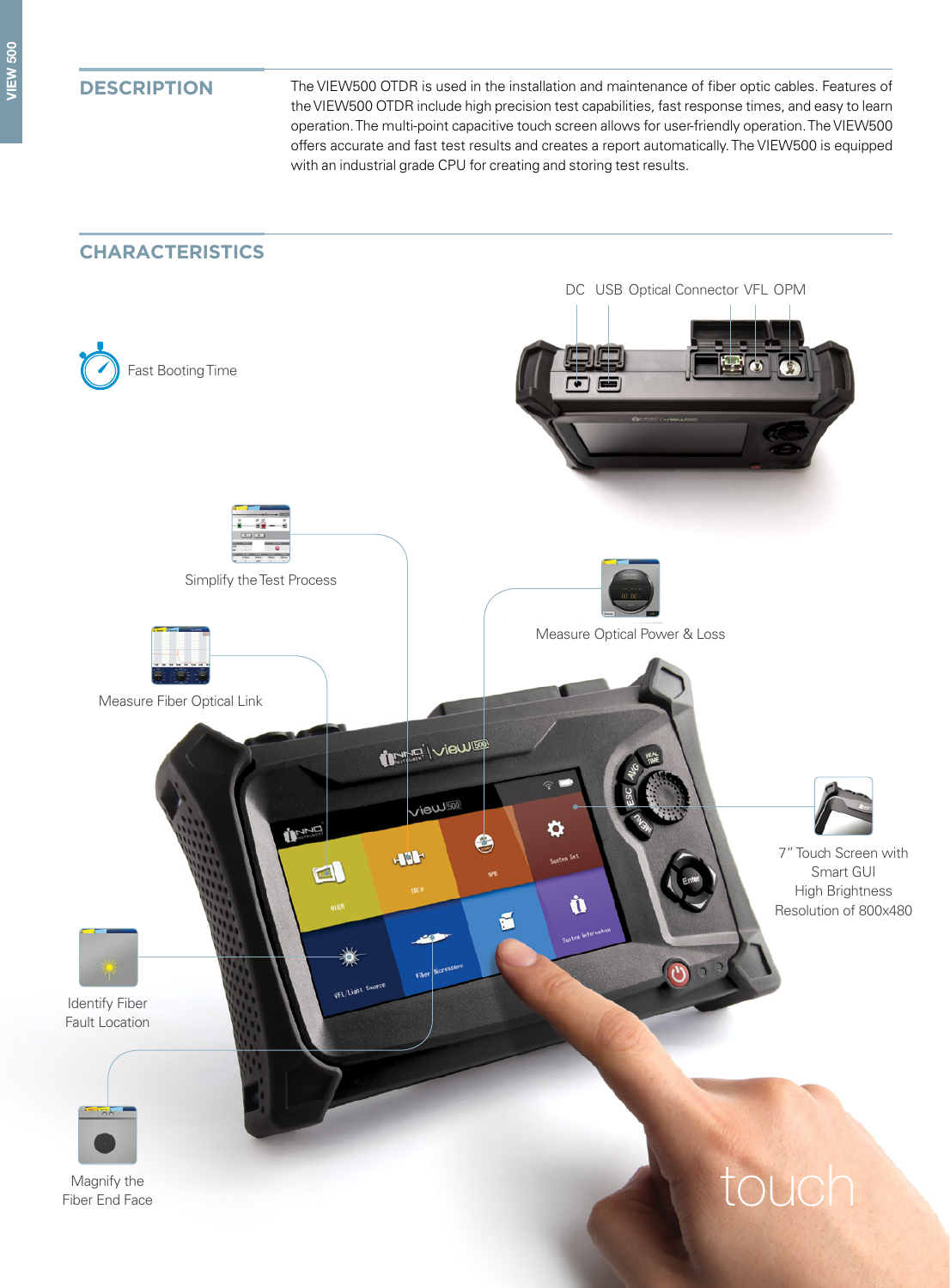### **OTDR**

| <b>Tiber011 SBI</b><br><b>LTrace Info</b><br>Event<br><b>Brassre</b><br><b>6.7688a</b><br>Ħв.                                                                                                                                                                                                                                                                                  | ж<br><b>START</b>           |
|--------------------------------------------------------------------------------------------------------------------------------------------------------------------------------------------------------------------------------------------------------------------------------------------------------------------------------------------------------------------------------|-----------------------------|
| 0.0<br>$\odot$<br>56.0                                                                                                                                                                                                                                                                                                                                                         | Save/Does                   |
| $\overline{\circ}$<br>48.6<br>40.0<br>$\odot$                                                                                                                                                                                                                                                                                                                                  | <b>BIBB</b> Set             |
| 82.0<br>$\overline{a}$<br>24.0                                                                                                                                                                                                                                                                                                                                                 | <b>Identify</b>             |
| $\frac{1}{2}$<br>16.0<br>8.8<br>×<br>0.0<br>8.00<br>11.00 Km<br>T. BO<br>20.60<br>4.00<br>2.80<br>14,00<br>6.89<br><b>SE BO</b>                                                                                                                                                                                                                                                | <b>Sake Beauxt</b><br>╼     |
| <b>AITO</b><br><b>AFTO</b><br>ALCOHOL: UNK<br>360<br>zu-<br>3.3<br><b>AT</b><br>Wavelength<br>1044<br>$30 -$<br>166<br>.3.8<br>$-135$<br>180<br>Time<br>Sistence<br>$-75m$<br>24.4.4<br>Pulse<br>1310 ees<br>$\checkmark$<br>44<br>120-<br>$10^{17}$<br>150mm<br>хø<br><sup>1</sup> M<br>m.<br><b>Frida</b><br>1530 mm<br><b>SOON</b> POOLS<br>÷.<br><b>Hillma</b><br>io.<br>ú | n<br><b>The Color</b><br>ЭR |

OTDR mode allows for measuring distance, loss, reflectivity, attenuation and accumulation loss on a fiber optical link.

### **VFL**



VFL allows for finding direct fault locations in fiber test dead zones or performing fiber core calibration in multi-fiber cables.

### **OPM**



OPM is used for measuring the absolute optical power meter or relative optical power loss through the span of the optical fiber.

## **SOLA**



SOLA is an application for the OTDR, designed to simplify OTDR test process without the need to configure the parameters or analysis while parsing multiple complex OTDR curves.

### **FIBER MICROSCOPE**



Fiber end tester (peripheral required) is mainly used to test the cleanliness and flatness of the fiber end face.

### **LIGHT SOURCE**



Invisible light source (1310 or 1550ns) can provide the following types of light, including CW light, 1kHz light, 2kHz light, 1kHz blink light, 2kHz blink light.



### **ULTRA-HIGH CAPACITY BATTERY**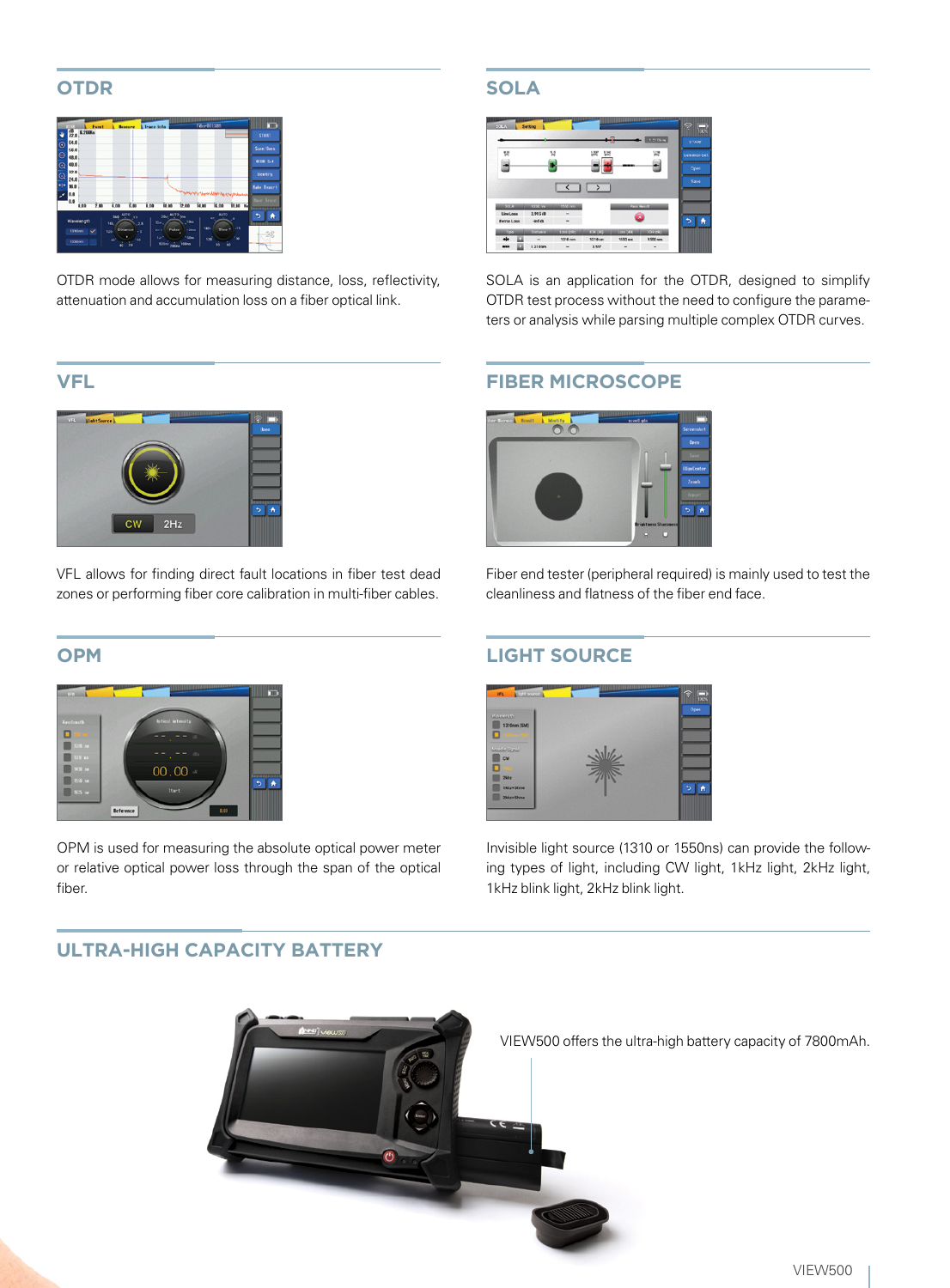### **TECHNICAL SPECIFICATIO**

|           | Model                             | <b>VIEW500</b>                                                   |
|-----------|-----------------------------------|------------------------------------------------------------------|
| <b>NS</b> | <b>Display</b>                    | 7 inches, High Brightness TFT LCD, resolution of 800×480         |
|           | <b>Distance unit</b>              | m / km / mile / ft                                               |
|           | <b>Dynamic range</b>              | 35dB / 33dB (1310nm / 1550nm)                                    |
|           | Measurement range (km)            | 1.3, 2.5, 5, 10, 20, 40, 80, 120, 160, 360km                     |
|           | Measurement range (mile)          | 0.81, 1.55, 3.11, 6.22, 12.4, 24.8, 49.6, 74.6, 99.4, 223.7mile  |
|           | Pulse width                       | 5ns, 10ns, 20ns, 50ns, 100ns, 200ns, 500ns, 1µs, 2µs, 10µs, 20µs |
|           | Event dead zone                   | 0.8 <sub>m</sub>                                                 |
|           | <b>Attenuation dead zone</b>      | 4m                                                               |
|           | PON dead zone                     | 40m                                                              |
|           | Distance accuracy                 | ±(1m+Distance×2.5×10 <sup>-5</sup> +Sampling resolution)         |
|           | <b>Loss scale linearity</b>       | $\pm$ 0.1dB or $\pm$ 0.05dB / dB                                 |
|           | <b>Sampling points</b>            | 160,000 points                                                   |
|           | <b>Splitting ratio</b>            | Up to 1:64 splitter                                              |
|           | <b>Resolution</b>                 | $0.04m \sim 10.24m$                                              |
|           | <b>Operating mode</b>             | Press keys and touch screen                                      |
|           | <b>Battery capacity</b>           | Operating Time: Up to 12hours                                    |
|           | <b>File format</b>                | SOR(Telcordia), BMP, JPG                                         |
|           | <b>External connection</b>        | <b>USB 2.0</b>                                                   |
|           | Compatible connector              | APC(FC, SC, LC), UPC(FC, SC, LC, ST)                             |
|           | Power supply                      | AC Input 100-240V, 50-60Hz / DC Input 19V, 3.42A                 |
|           | <b>VFL Distance</b>               | Up to 15km                                                       |
|           | <b>VFL module</b>                 | Operating wavelength: 650nm ±10nm, Universal interface: 2.5mm    |
|           | <b>Light source</b>               | Operating wavelength: 1310nm / 1550 nm ±10nm                     |
|           | <b>Output Source Power</b>        | -5dBm                                                            |
|           | Optical power meter               | Wavelength calibration: 850/1300/1310/1490/1550/1625/1650nm      |
|           | Power range (OPM)                 | $-70$ to $+6$ dBm                                                |
|           | <b>Accuracy (OPM)</b>             | 0.01dB                                                           |
|           | Unit display for OPM              | dB, dBm, uW                                                      |
|           | <b>OTDR</b>                       | <b>VIEW500</b>                                                   |
|           | Power Cable / AC Adapter          | ACC-25 / JS-180300                                               |
|           | <b>Carrying Case</b>              | Hard Case (Key) / Soft Case                                      |
|           | <b>Shoulder Strap / Touch Pen</b> | V                                                                |
|           | <b>Calibration Certificate</b>    | V                                                                |
|           |                                   |                                                                  |

### **GENERAL SPECIFICATIONS**

**PACKAGE**

| Dimension                   | 708H x 10.70W x 2.44D inches                    |  |  | 772mm |  |
|-----------------------------|-------------------------------------------------|--|--|-------|--|
|                             | (180H x 272W x 62D mm, excluding rubber bumper) |  |  |       |  |
|                             | 4.19 pounds (1.90 kg with battery)              |  |  |       |  |
| <b>Operating conditions</b> | -10∼50℃                                         |  |  |       |  |
| Storage conditions          | -20∼60℃,                                        |  |  |       |  |
| <b>Relative humidity</b>    | $0\nu 95\%$ (Noncondensing)                     |  |  |       |  |



\* The information on this catalog is subject to change without prior notice.



Copyright **ⓒ** 2017 INNO Instrument Inc. All rights reserved.

E-22F, 30, Songdomirae-ro, Yeonsu-gu, Incheon 21990, Republic of Korea **tel** 82-32-837-5600 **fax** 82-32-837-5601

Please visit us on Facebook www.facebook.com/innoinstrument Printed in Korea